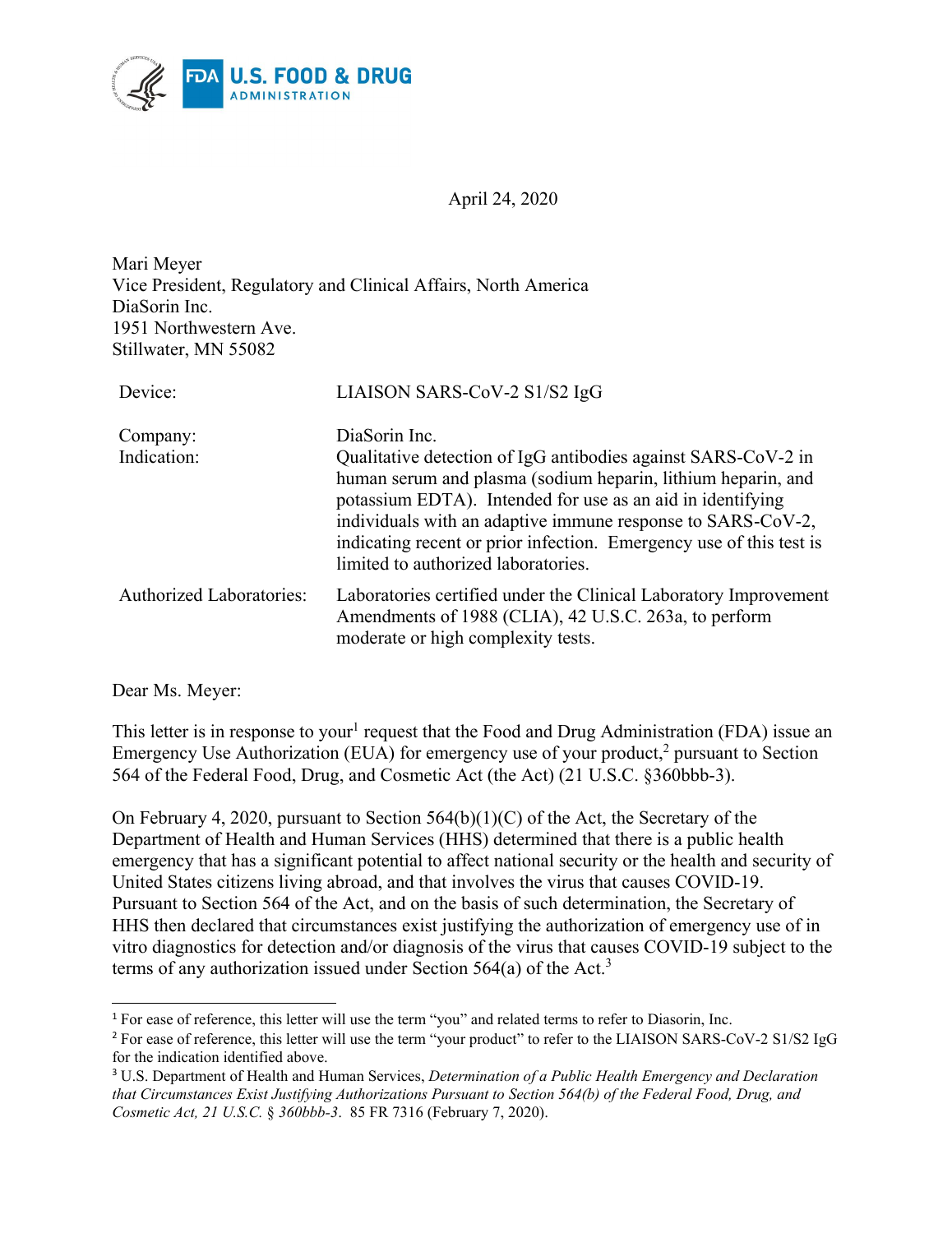Having concluded that the criteria for issuance of this authorization under Section 564(c) of the Act are met, I am authorizing the emergency use of your product, described in the Scope of Authorization of this letter (Section II), subject to the terms of this authorization.

### **I. Criteria for Issuance of Authorization**

I have concluded that the emergency use of your product meets the criteria for issuance of an authorization under Section 564(c) of the Act, because I have concluded that:

- 1. The SARS-CoV-2 can cause a serious or life-threatening disease or condition, including severe respiratory illness, to humans infected by this virus;
- 2. Based on the totality of scientific evidence available to FDA, it is reasonable to believe that your product may be effective in diagnosing recent or prior infection with SARS-CoV-2 by identifying individuals with an adaptive immune response to the virus, and that the known and potential benefits of your product when used for diagnosing recent or prior infection with SARS-CoV-2 by identifying individuals with an adaptive immune response to the virus, outweigh the known and potential risks of your product; and,
- 3. There is no adequate, approved, and available alternative to the emergency use of your product. [4](#page-1-0)

### **II. Scope of Authorization**

I have concluded, pursuant to Section 564(d)(1) of the Act, that the scope of this authorization is limited to the indication above.

### **Authorized Product Details**

Your product is a qualitative test for the detection of IgG antibodies against SARS-CoV-2 in serum and plasma (sodium heparin, lithium heparin, and potassium EDTA). The product is intended for use as an aid in identifying individuals with an adaptive immune response to SARS-CoV-2, indicating recent or prior infection.

The test is performed using the LIAISON SARS-CoV-2 S1/S2 IgG in combination with the LIAISON Control SARS-CoV-2 S1/S2 IgG on the LIAISON XL analyzer. An indirect chemiluminescence immunoassay (CLIA) technology is used; this involves a two stage reaction. In the first stage antibodies to SARS-CoV-2 present in the sample bind with SARS-CoV-2 recombinant S1 and S2 antigens coated on the well. During the second incubation the antibody conjugate reacts react with IgG to SARS-CoV-2 already bound to the solid phase. After each incubation, the unbound material is removed with a wash cycle. Subsequently, the starter reagents are added and a flash chemiluminescence reaction is thus induced. The light signal, and hence the amount of isoluminol-antibody conjugate, is measured by a photomultiplier as relative light units (RLU) and is indicative of the presence of IgG to SARS-CoV2 in calibrators, samples or controls.

<span id="page-1-0"></span> $\overline{a}$ <sup>4</sup> No other criteria of issuance have been prescribed by regulation under Section  $564(c)(4)$  of the Act.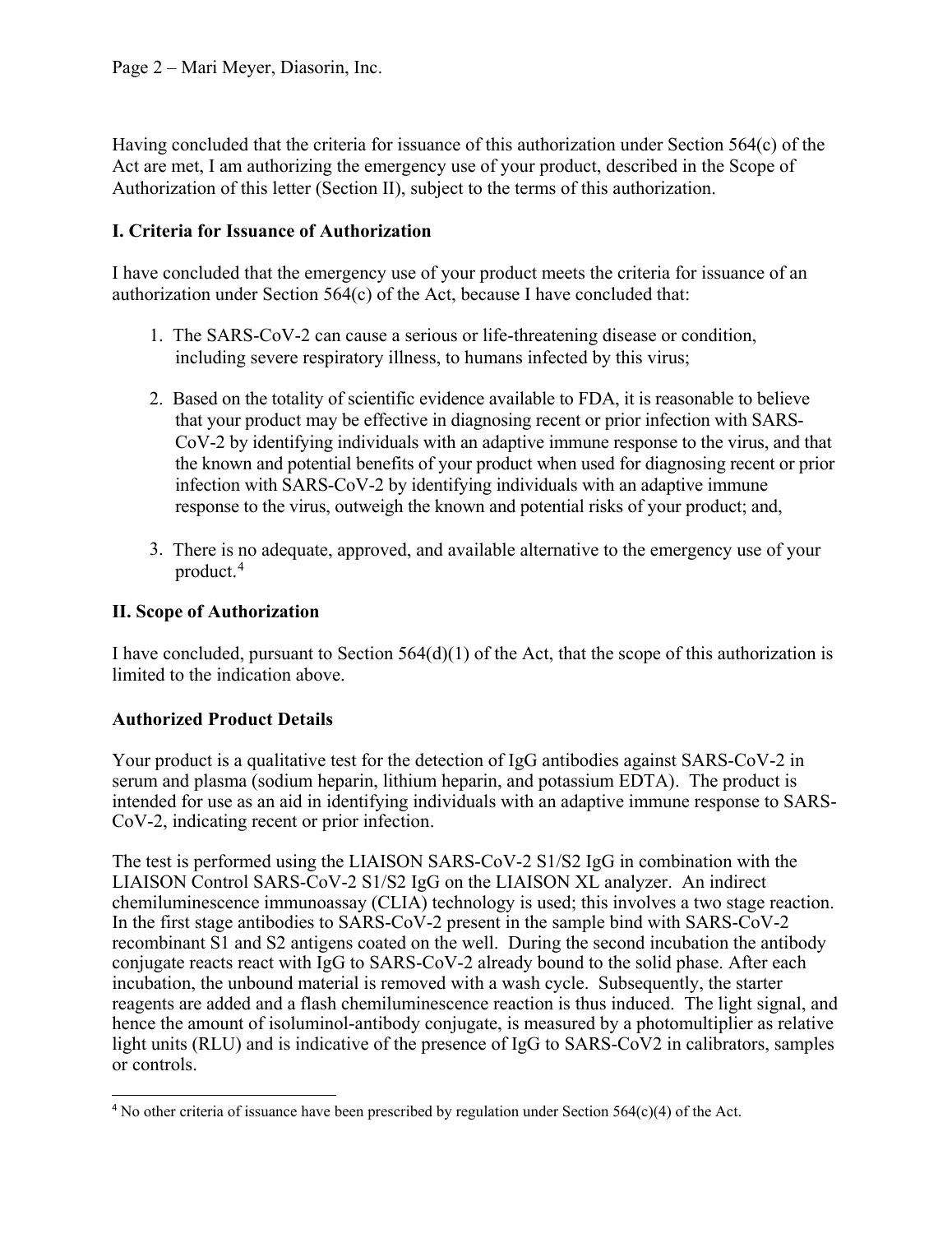Your product is to be used with the LIAISON Control SARS-CoV-2 S1/S2 IgG (provided separately), or other authorized controls, and run as outlined in the Instructions for Use:

• LIAISON Control SARS-CoV-2 S1/S2 IgG – 2 LIAISON Control SARS-CoV-2 S1/S2 IgG (anti-SARS-CoV-2 negative and anti-SARS- CoV-2 IgG positive)

Your product also requires the use of additional authorized materials and authorized ancillary reagents that are not included with your product and are described in the Instructions for Use.

The above described product, when labeled consistently with the labeling authorized by FDA, entitled "LIAISON SARS-CoV-2 S1/S2 IgG" (available at [https://www.fda.gov/medical](https://www.fda.gov/medical-devices/emergency-situations-medical-devices/emergency-use-authorizations)[devices/emergency-situations-medical-devices/emergency-use-authorizations\)](https://www.fda.gov/medical-devices/emergency-situations-medical-devices/emergency-use-authorizations), which may be revised in consultation with, and with concurrence of, the Division of Microbiology Devices (DMD)/Office of Health Technology 7 Office of In Vitro Diagnostics and Radiological Health (OHT7-OIR)/Office of Product Evaluation and Quality (OPEQ)**/**Center for Devices and Radiological Health (CDRH), is authorized to be distributed to and used by authorized laboratories under this EUA, despite the fact that it does not meet certain requirements otherwise required by applicable federal law.

Your product is authorized to be accompanied by the following product-specific information pertaining to the emergency use, which is required to be made available to healthcare providers and recipients:

- Fact Sheet for Healthcare Providers: LIAISON SARS-CoV-2 S1/S2 IgG assay
- Fact Sheet for Recipients: LIAISON SARS-CoV-2 S1/S2 IgG assay

I have concluded, pursuant to Section  $564(d)(2)$  of the Act, that it is reasonable to believe that the known and potential benefits of your authorized product, when used to diagnose recent or prior infection with SARS-CoV-2 by identifying individuals with an adaptive immune response to the virus, and used consistently with the Scope of Authorization of this letter (Section II), outweigh the known and potential risks of your product.

I have concluded, pursuant to Section  $564(d)(3)$  of the Act, based on the totality of scientific evidence available to FDA, that it is reasonable to believe that your product may be effective in diagnosing recent or prior infection with SARS-CoV-2 by identifying individuals with an adaptive immune response to the virus, when used consistently with the Scope of Authorization of this letter (Section II), pursuant to Section  $564(c)(2)(A)$  of the Act.

FDA has reviewed the scientific information available to FDA, including the information supporting the conclusions described in Section I above, and concludes that your product (as described in the Scope of Authorization of this letter (Section II)) meets the criteria set forth in Section 564(c) of the Act concerning safety and potential effectiveness.

The emergency use of your product under this EUA must be consistent with, and may not exceed, the terms of this letter, including the Scope of Authorization (Section II) and the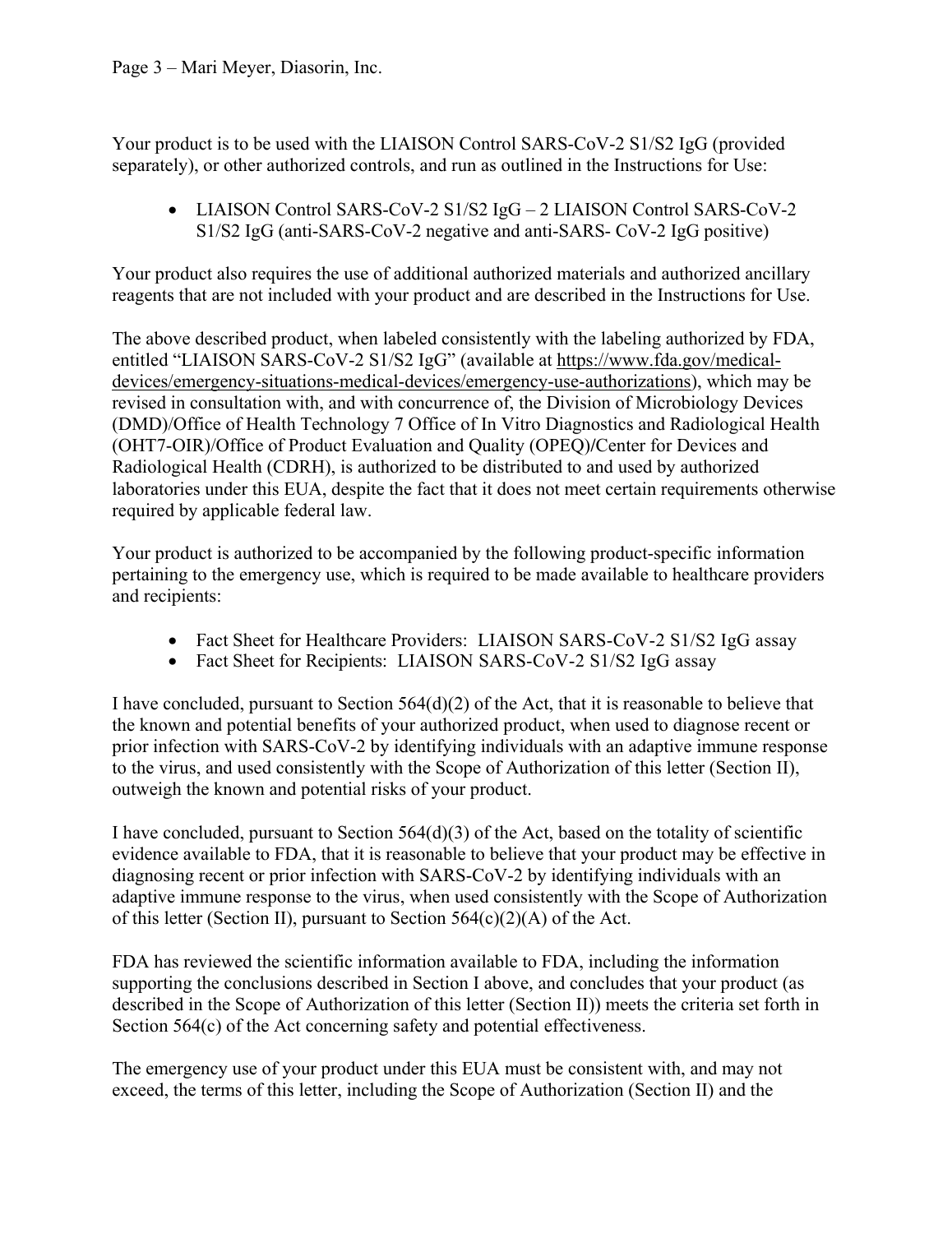Conditions of Authorization (Section IV). Subject to the terms of this EUA and under the circumstances set forth in the Secretary of HHS's determination under Section 564(b)(1)(C) described above and the Secretary of HHS's corresponding declaration under Section 564(b)(1), your product is authorized for the indication above.

# **III. Waiver of Certain Requirements**

I am waiving the following requirements for your product during the duration of this EUA:

• Current good manufacturing practice requirements, including the quality system requirements under 21 CFR Part 820 with respect to the design, manufacture, packaging, labeling, storage, and distribution of your product.

### **IV. Conditions of Authorization**

Pursuant to Section  $564(e)$  of the Act, I am establishing the following conditions on this authorization:

#### **Diasorin, Inc. (You) and Authorized Distributor(s)[5](#page-3-0)**

- A. Your product must comply with the following labeling requirements under FDA regulations: the intended use statement (21 CFR 809.10(a)(2), (b)(2)); adequate directions for use  $(21 \text{ U.S.C. } 352(f)), (21 \text{ CFR } 809.10(b)(5), (7), \text{ and } (8));$  any appropriate limitations on the use of the device including information required under 21 CFR 809.10(a)(4); and any available information regarding performance of the device, including requirements under 21 CFR 809.10(b)(12).
- B. You and authorized distributor(s) will make your product available with the authorized labeling to authorized laboratories. You may request changes to the authorized labeling. Such requests will be made in consultation with, and require concurrence of, DMD/OHT7-OIR/OPEQ/CDRH.
- C. You and authorized distributor(s) will provide to authorized laboratories the Fact Sheet for Healthcare Providers and the authorized Fact Sheet for Recipients. You may request changes to the authorized Fact Sheets. Such requests will be made in consultation with, and require concurrence of, DMD/OHT7-OIR/OPEQ/CDRH.
- D. You and authorized distributor(s) will make available on your website(s) the Fact Sheet for Healthcare Providers and the Fact Sheet for Recipients.
- E. You and authorized distributor(s) will inform authorized laboratories and relevant public health authorities of this EUA, including the terms and conditions herein, and any updates made to your product, authorized labeling and authorized Fact Sheets.

<span id="page-3-0"></span> 5 "Authorized Distributor(s)" are identified by you, Diasorin, Inc., in your EUA submission as an entity allowed to distribute your device.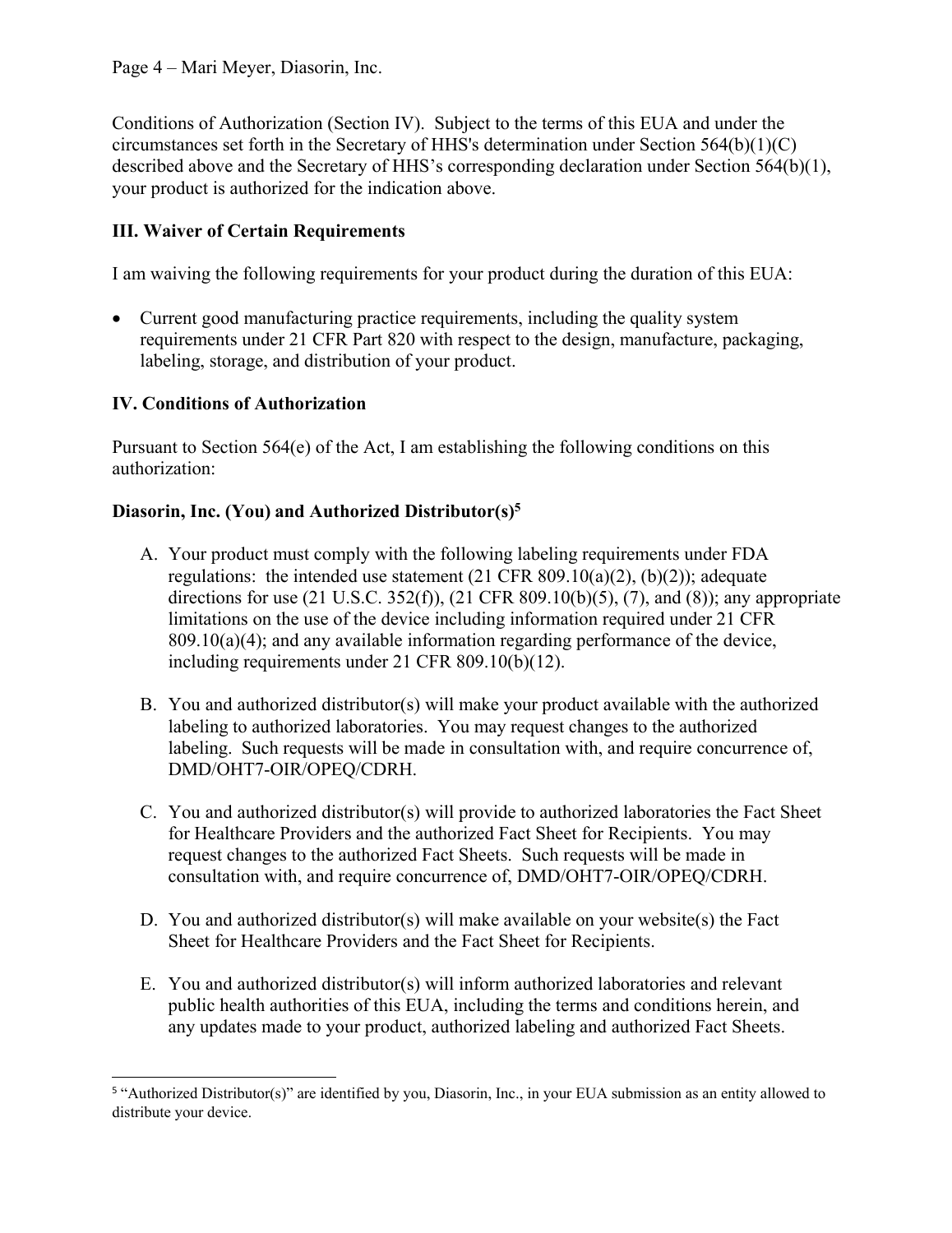- F. Through a process of inventory control, you and authorized distributor(s) will maintain records of the authorized laboratories to which they distribute the test and number of tests they distribute.
- G. You and authorized distributor(s) will collect information on the performance of your product. You will report to FDA any suspected occurrence of false positive and false negative results and significant deviations from the established performance characteristics of the product of which you become aware.
- H. You and authorized distributor(s) are authorized to make available additional information relating to the emergency use of your product that is consistent with, and does not exceed, the terms of this letter of authorization.
- I. You and authorized distributor(s) will make available the control material or other authorized control materials for purchase at the same time as your product.

# **Diasorin, Inc. (You)**

- J. You will notify FDA of any authorized distributor(s) of your product, including the name, address, and phone number of any authorized distributor(s).
- K. You will provide authorized distributor(s) with a copy of this EUA and communicate to authorized distributor(s) any subsequent amendments that might be made to this EUA and its authorized accompanying materials (e.g., Fact Sheets).
- L. You may request changes to the Scope of Authorization (Section II in this letter) of your product. Such requests will be made in consultation with DMD/OHT7- OIR/OPEQ/CDRH, and require concurrence of, Office of Counterterrorism and Emerging Threats (OCET)/Office of the Chief Scientist (OCS)/Office of the Commissioner (OC) and DMD/OHT7-OIR/OPEQ/CDRH.
- M. You may request the addition of other instruments and associated software for use with your product. Such requests will be made in consultation with, and require concurrence of, DMD/OHT7-OIR/OPEQ/CDRH.
- N. You may request the addition of other ancillary methods for use with your product. Such requests will be made in consultation with, and require concurrence of, DMD/OHT7- OIR/OPEQ/CDRH.
- O. You may request the addition of other specimen types for use with your product. Such requests will be made in consultation with, and require concurrence of, DMD/OHT7- OIR/OPEQ/CDRH.
- P. You may request the addition and/or substitution of control materials for use with your product. Such requests will be made in consultation with, and require concurrence of, DMD/OHT7-OIR/OPEQ/CDRH.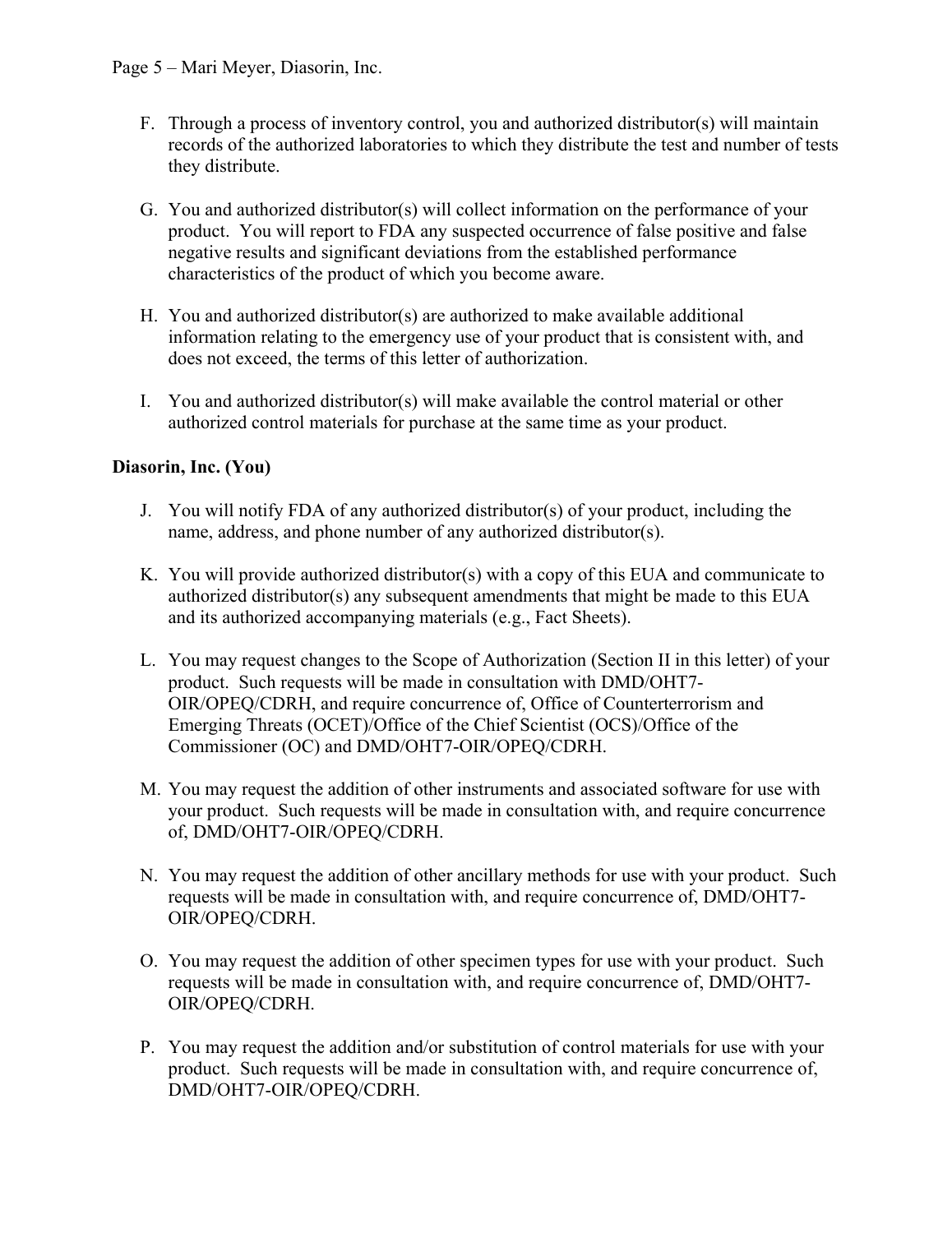- Q. You may request substitution for or changes to the authorized materials used in the detection process of human IgG antibodies against SARS-CoV-2. Such requests will be made in consultation with, and require concurrence of, DMD/OHT7-OIR/OPEQ/CDRH.
- R. You will evaluate the performance and assess traceability<sup>[6](#page-5-0)</sup> of your product with any FDA-recommended reference material(s) or established panel(s) of characterized clinical specimens. After submission to FDA and DMD/OHT7-OIR/OPEQ/CDRH's review of and concurrence with the data, you will update your labeling to reflect the additional testing. Such labeling updates will be made in consultation with, and require concurrence of, DMD/OHT7-OIR/OPEQ/CDRH.
- S. You will track adverse events, including any occurrence of false results and report to FDA under 21 CFR Part 803.
- T. You will complete the agreed upon real-time stability study for your product. After submission to FDA and DMD/OHT7-OIR/OPEQ/CDRH's review of and concurrence with the data, you will update your product labeling to reflect the additional testing. Such labeling updates will be made in consultation with, and require concurrence of, DMD/OHT7- OIR/OPEQ/CDRH.

# **Authorized Laboratories**

- U. Authorized laboratories using your product will include with test result reports, all authorized Fact Sheets. Under exigent circumstances, other appropriate methods for disseminating these Fact Sheets may be used, which may include mass media.
- V. Authorized laboratories using your product will use your product as outlined in the Instructions for Use. Deviations from the authorized procedures, including the authorized instruments, authorized clinical specimen types, authorized control materials, authorized other ancillary reagents and authorized materials required to use your product are not permitted.
- W. Authorized laboratories that receive your product will notify the relevant public health authorities of their intent to run your product prior to initiating testing.
- X. Authorized laboratories using your product will have a process in place for reporting test results to healthcare providers and relevant public health authorities, as appropriate.
- Y. Authorized laboratories will collect information on the performance of your product and report to DMD/OHT7-OIR/OPEQ/CDRH (via email: [CDRH-EUA-](mailto:CDRH-EUA-Reporting@fda.hhs.gov)[Reporting@fda.hhs.gov](mailto:CDRH-EUA-Reporting@fda.hhs.gov)) and you (via DiaSorin S.p.A. or DiaSorin Inc. at [www.diasorin.com](http://www.diasorin.com/)) any suspected occurrence of false positive or false negative results and significant deviations from the established performance characteristics of your product of which they become aware.

<span id="page-5-0"></span> $\overline{a}$ <sup>6</sup> Traceability refers to tracing analytical sensitivity/reactivity back to an FDA-recommended reference material.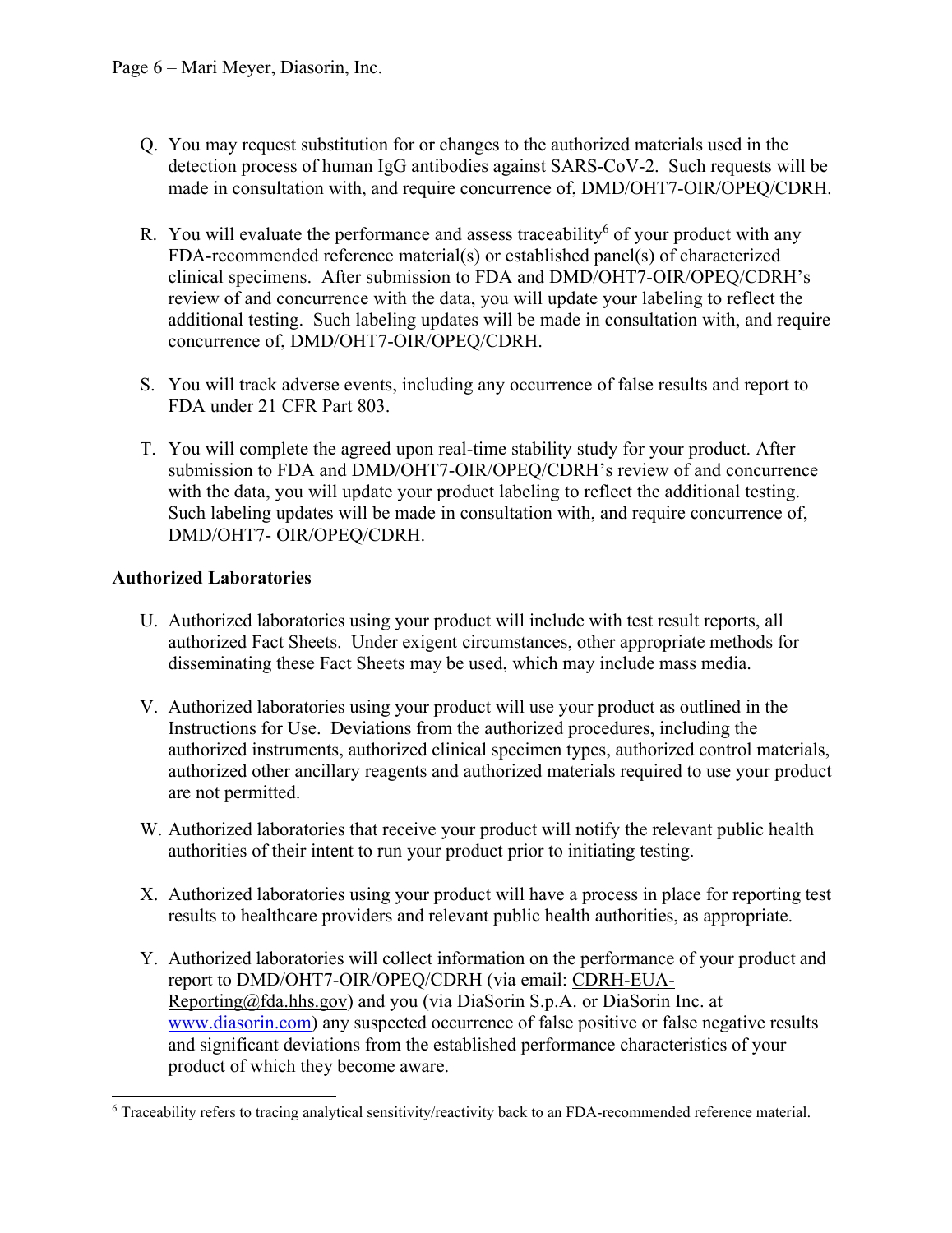Z. All laboratory personnel using your product must be appropriately trained in automated immunoassay techniques and use appropriate laboratory and personal protective equipment when handling this kit, and use your product in accordance with the authorized labeling. All laboratory personnel using the assay must also be trained in and be familiar with the interpretation of results of the product.

### **Diasorin, Inc. (You), Authorized Distributors and Authorized Laboratories**

AA. You, authorized distributors, and authorized laboratories using your product will ensure that any records associated with this EUA are maintained until otherwise notified by FDA. Such records will be made available to FDA for inspection upon request.

### **Conditions Related to Advertising and Promotion**

- BB. All descriptive printed matter, including advertising and promotional materials relating to the use of your product shall be consistent with the Fact Sheets and authorized labeling, as well as the terms set forth in this EUA and the applicable requirements set forth in the Act and FDA regulations.
- CC. All descriptive printed matter, including advertising and promotional material relating to the use of your product shall clearly and conspicuously state that:
	- This test has not been FDA cleared or approved;
	- This test has been authorized by FDA under an EUA for use by authorized laboratories;
	- This test has been authorized only for the detection of IgG antibodies against SARS-CoV-2, not for any other viruses or pathogens; and,
	- This test is only authorized for the duration of the declaration that circumstances exist justifying the authorization of emergency use of in vitro diagnostics for detection and/or diagnosis of COVID-19 under Section 564(b)(1) of the Act, 21 U.S.C. § 360bbb-3(b)(1), unless the authorization is terminated or revoked sooner.

No descriptive printed matter, including advertising or promotional material relating to the use of your product may represent or suggest that this test is safe or effective for the detection of SARS-CoV-2.

The emergency use of your product as described in this letter of authorization must comply with the conditions and all other terms of this authorization.

### **V. Duration of Authorization**